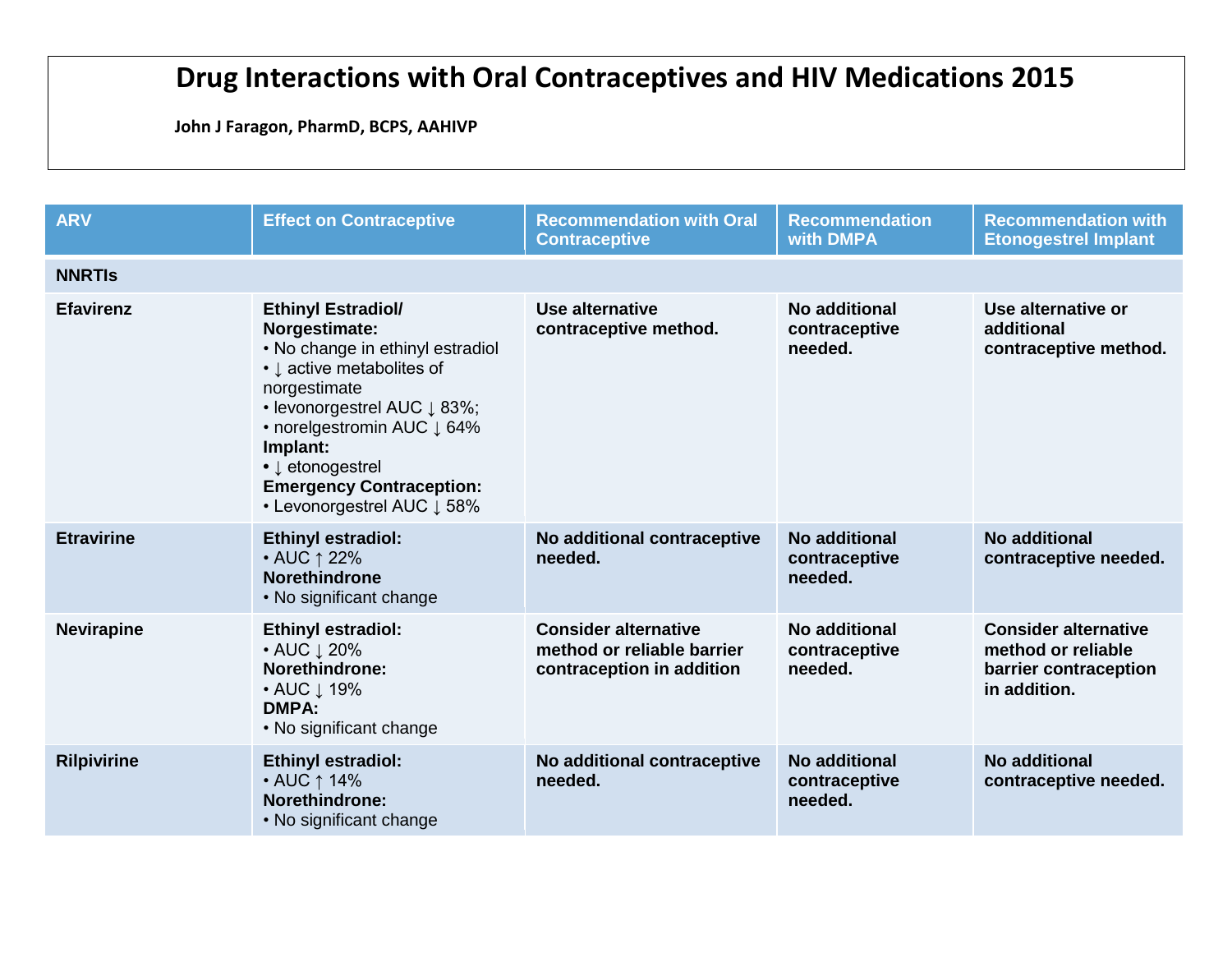| <b>ARV</b>                                   | <b>Effect on Contraceptive</b>                                                                          | <b>Recommendation with Oral</b><br><b>Contraceptive</b>      | <b>Recommendation</b><br>with DMPA            | <b>Recommendation with</b><br><b>Etonogestrel Implant</b>                                  |  |
|----------------------------------------------|---------------------------------------------------------------------------------------------------------|--------------------------------------------------------------|-----------------------------------------------|--------------------------------------------------------------------------------------------|--|
| <b>Ritonavir Boosted Protease Inhibitors</b> |                                                                                                         |                                                              |                                               |                                                                                            |  |
| Atazanavir/rtv                               | <b>Ethinyl estradiol:</b><br>• AUC $\downarrow$ 19%<br>↑ Norgestimate:<br>• AUC ↑ 85%                   | Use alternative or<br>additional<br>contraceptive<br>method. | No additional<br>contraceptive needed.        | <b>Consider alternative</b><br>method or reliable<br>barrier contraception<br>in addition. |  |
| Darunavir/rtv                                | <b>Ethinyl estradiol:</b><br>• AUC $\downarrow$ 44%<br>Norethindrone:<br>• AUC $\downarrow$ 14%         | Use alternative or<br>additional<br>contraceptive<br>method. | <b>No additional</b><br>contraceptive needed. | <b>Consider alternative</b><br>method or reliable<br>barrier contraception<br>in addition. |  |
| Fosamprenavir/rtv                            | <b>Ethinyl estradiol:</b><br>• AUC $\downarrow$ 37%<br><b>Norethindrone:</b><br>• AUC $\downarrow$ 34%  | Use alternative or<br>additional<br>contraceptive<br>method. | No additional<br>contraceptive needed.        | <b>Consider alternative</b><br>method or reliable<br>barrier contraception<br>in addition. |  |
| Lopinavir/rtv                                | <b>Ethinyl estradiol:</b><br>• AUC $\downarrow$ 42%<br>Norethindrone:<br>• AUC $\downarrow$ 17%         | Use alternative or<br>additional<br>contraceptive<br>method. | No additional<br>contraceptive needed.        | <b>Consider alternative</b><br>method or reliable<br>barrier contraception<br>in addition. |  |
| Saquinavir/rtv                               | <b>Ethinyl estradiol:</b><br>• Expected decrease                                                        | Use alternative or<br>additional<br>contraceptive<br>method. | No additional<br>contraceptive needed.        | <b>Consider alternative</b><br>method or reliable<br>barrier contraception<br>in addition, |  |
| <b>Tipranavir/rtv</b>                        | <b>Ethinyl estradiol:</b><br>• AUC $\downarrow$ 48%<br><b>Norethindrone:</b><br>• No significant change | Use alternative or<br>additional<br>contraceptive<br>method. | <b>No additional</b><br>contraceptive needed. | <b>Consider alternative</b><br>method or reliable<br>barrier contraception<br>in addition. |  |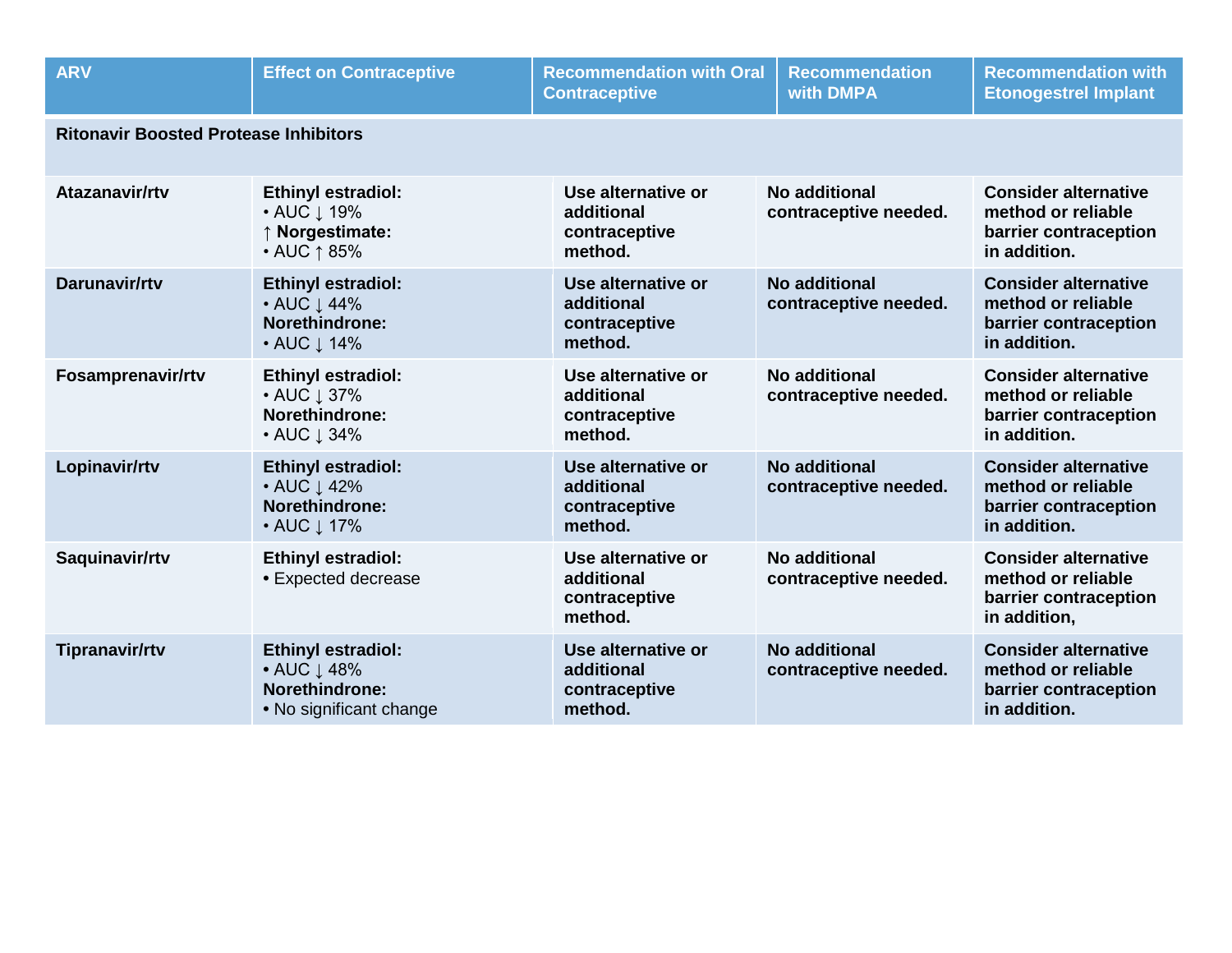| <b>ARV</b>                                   | <b>Effect on Contraceptive</b>                                                  | <b>Recommendation for</b><br><b>Oral Contraceptive</b>                                                                                                                                                                                                                                                                                  | <b>Recommendation for</b><br><b>DMPA</b>      | <b>Recommendation for</b><br><b>Etonogestrel Implant</b> |  |
|----------------------------------------------|---------------------------------------------------------------------------------|-----------------------------------------------------------------------------------------------------------------------------------------------------------------------------------------------------------------------------------------------------------------------------------------------------------------------------------------|-----------------------------------------------|----------------------------------------------------------|--|
| <b>Protease Inhibitors without Ritonavir</b> |                                                                                 |                                                                                                                                                                                                                                                                                                                                         |                                               |                                                          |  |
| <b>Atazanavir</b>                            | <b>Ethinyl estradiol:</b><br>• AUC ↑ 48%<br>Norgethindrone:<br>• AUC ↑ 110%     | No additional<br>contraceptive needed<br><b>Oral contraceptive</b><br>should contain $<$ 30<br>mcg ethinyl estradiol<br>or use alternative<br>method.<br><b>Oral contraceptives</b><br>containing <25mcg of<br>ethinyl estradiol or<br>those with progestins<br>other than<br>norethindrone or<br>norgestimate have<br>not been studied | <b>No additional</b><br>contraceptive needed. | No additional<br>contraceptive needed.                   |  |
| Fosamprenavir                                | <b>Ethinyl Estradiol /Norethindrone:</b><br>J Amprenavir AUC 22%, Cmin 20%      | <b>Use alternative</b><br>contraceptive<br>method. Use of<br>fosamprenavir with<br>ethinyl estradiol and<br>norethindrone may<br>lead to loss of<br>virologic response.                                                                                                                                                                 | <b>No additional</b><br>contraceptive needed. | Use alternative or<br>additional<br>contraceptive        |  |
| <b>Indinavir</b>                             | <b>Ethinyl estradiol:</b><br>• AUC ↑ 25%<br>Norethindrone:<br>• AUC ↑ 26%       | No additional<br>contraceptive<br>needed.                                                                                                                                                                                                                                                                                               | No additional<br>contraceptive needed.        | <b>No additional</b><br>contraceptive needed             |  |
| <b>Nelfinavir</b>                            | <b>Ethinyl estradiol:</b><br>• AUC1 47%<br><b>Norethindrone:</b><br>• AUC ↓ 18% | Use alternative or<br>additional<br>contraceptive                                                                                                                                                                                                                                                                                       | <b>No additional</b><br>contraceptive needed. | Use alternative or<br>additional<br>contraceptive        |  |